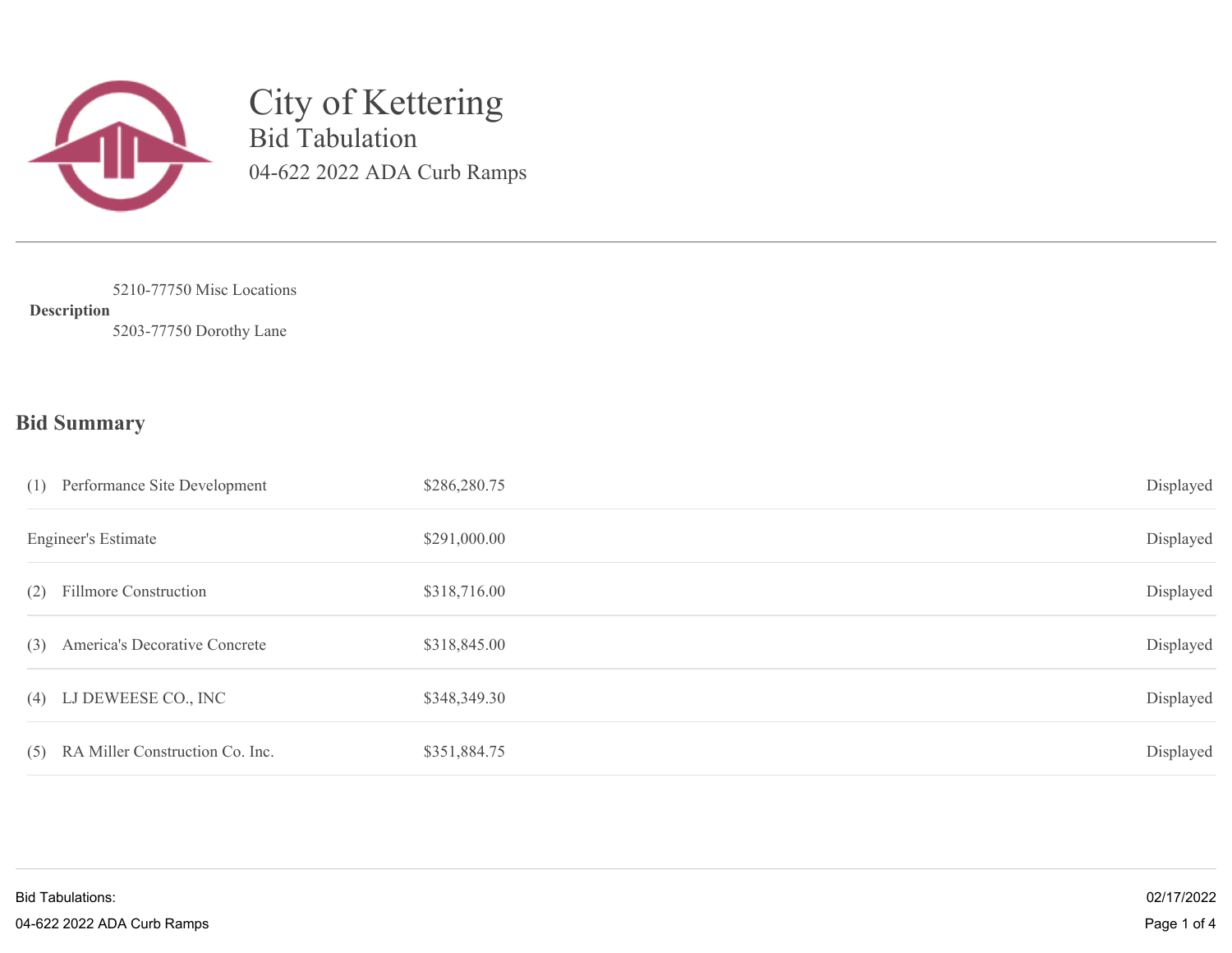## **Bid Tabulations**

| <b>Line Number</b>                             | <b>Item ID</b>                   | Unit                                    | <b>Quantity</b> | <b>Performance Site Development</b><br>(1) |                  |                   | <b>Engineer's Estimate</b> |                   | (2) Fillmore Construction |  |
|------------------------------------------------|----------------------------------|-----------------------------------------|-----------------|--------------------------------------------|------------------|-------------------|----------------------------|-------------------|---------------------------|--|
|                                                |                                  |                                         |                 | <b>Unit Price</b>                          | <b>Extension</b> | <b>Unit Price</b> | <b>Extension</b>           | <b>Unit Price</b> | <b>Extension</b>          |  |
| <b>Section: 1 - Description</b>                |                                  |                                         |                 |                                            |                  |                   |                            |                   |                           |  |
| 0010                                           | 202-2000                         | FOOT                                    | 1,503.000       | \$9.750                                    | \$14,654.25      | \$16.000          | \$24,048.00                | \$8.000           | \$12,024.00               |  |
| CONCRETE CURB REMOVED                          |                                  |                                         |                 |                                            |                  |                   |                            |                   |                           |  |
| 0020                                           | 202-3024                         | $\rm{SF}$                               | 11,013.000      | \$3.750                                    | \$41,298.75      | \$3.500           | \$38,545.50                | \$3.000           | \$33,039.00               |  |
|                                                |                                  | CONCRETE FLATWORK REMOVED (12" & UNDER) |                 |                                            |                  |                   |                            |                   |                           |  |
| 0030                                           | 202-6700                         | <b>SF</b>                               | 1,261.000       | \$6.000                                    | \$7,566.00       | \$2.000           | \$2,522.00                 | \$10.000          | \$12,610.00               |  |
| <b>REMOVE BRICK PAVERS</b>                     |                                  |                                         |                 |                                            |                  |                   |                            |                   |                           |  |
| 0040                                           | 452-1200                         | <b>SF</b>                               | 18.000          | \$65.000                                   | \$1,170.00       | \$12.000          | \$216.00                   | \$100.000         | \$1,800.00                |  |
| CONCRETE PAVEMENT, 9"-12"                      |                                  |                                         |                 |                                            |                  |                   |                            |                   |                           |  |
| 0050                                           | 608A-1001                        | <b>SF</b>                               | 7,051.000       | \$9.250                                    | \$65,221.75      | \$7.000           | \$49,357.00                | \$9.000           | \$63,459.00               |  |
| 4" CONCRETE SIDEWALK, AS PER PLAN              |                                  |                                         |                 |                                            |                  |                   |                            |                   |                           |  |
| 0060                                           | 608A-3001                        | <b>SF</b>                               | 4,049.000       | \$14.000                                   | \$56,686.00      | \$13.000          | \$52,637.00                | \$20.000          | \$80,980.00               |  |
| 6" CONCRETE CURB RAMP, AS PER PLAN             |                                  |                                         |                 |                                            |                  |                   |                            |                   |                           |  |
| 0070                                           | 608A-3082                        | <b>SF</b>                               | 878.000         | \$16.500                                   | \$14,487.00      | \$35.000          | \$30,730.00                | \$28.000          | \$24,584.00               |  |
| DETECTABLE WARNING                             |                                  |                                         |                 |                                            |                  |                   |                            |                   |                           |  |
| 0080                                           | 609-1091                         | FOOT                                    | 1,503.000       | \$49.000                                   | \$73,647.00      | \$35.000          | \$52,605.00                | \$50.000          | \$75,150.00               |  |
| CONCRETE CURB AND GUTTER, IN KIND, AS PER PLAN |                                  |                                         |                 |                                            |                  |                   |                            |                   |                           |  |
| 0090                                           | 614-1001                         | <b>LUMP SUM</b>                         | 1.000           | \$5,050.000                                | \$5,050.00       | \$35,803.500      | \$35,803.50                | \$3,600.000       | \$3,600.00                |  |
|                                                | MAINTAINING TRAFFIC, AS PER PLAN |                                         |                 |                                            |                  |                   |                            |                   |                           |  |
| 0100                                           | 625-5910                         | <b>EACH</b>                             | 4.000           | \$725.000                                  | \$2,900.00       | \$750.000         | \$3,000.00                 | \$2,000.000       | \$8,000.00                |  |
| PULLBOX, ADJUST TO GRADE                       |                                  |                                         |                 |                                            |                  |                   |                            |                   |                           |  |
|                                                |                                  |                                         |                 |                                            |                  |                   |                            |                   |                           |  |

## Bid Tabulations:

04-622 2022 ADA Curb Ramps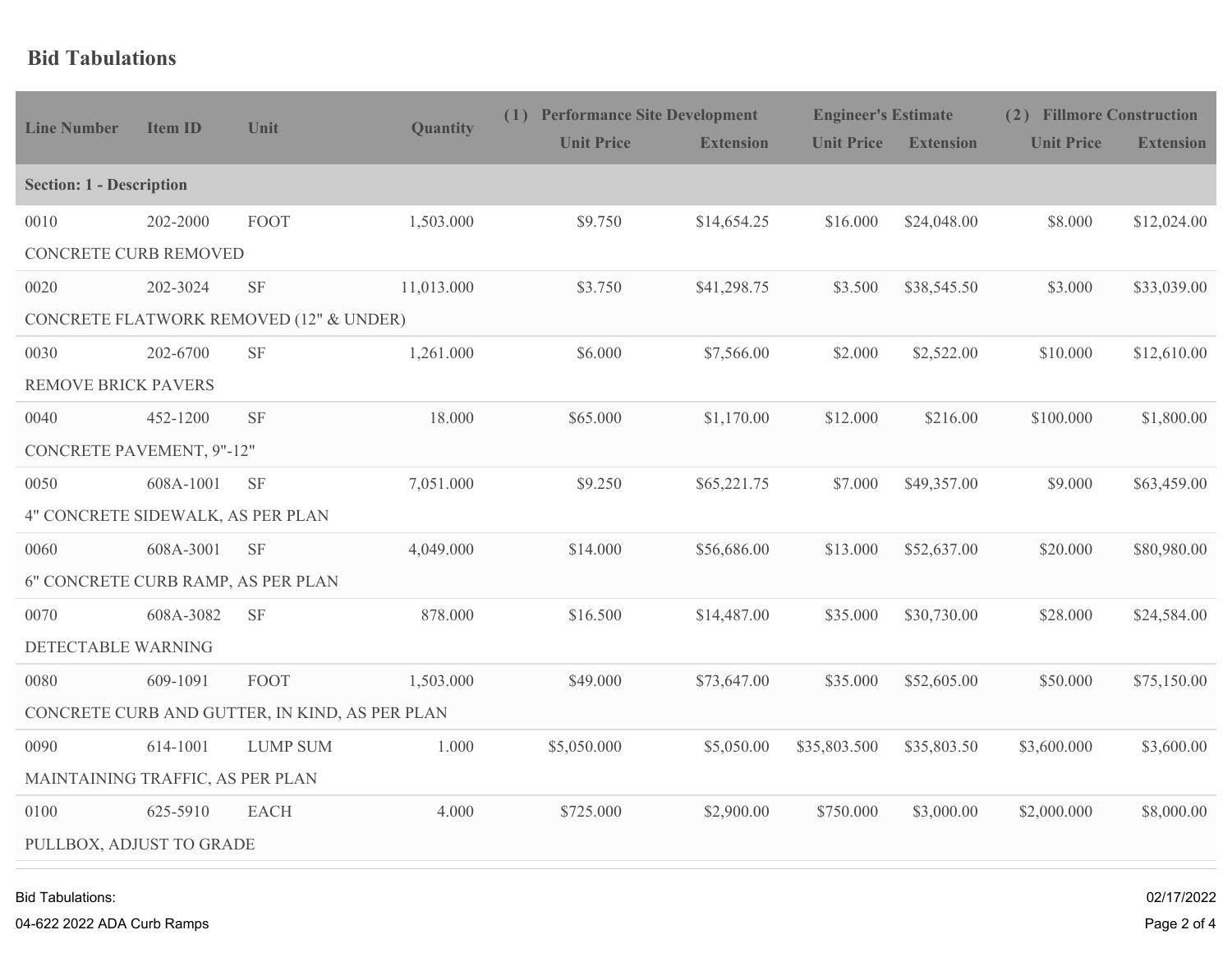| <b>Line Number</b>                                     | <b>Item ID</b> | Unit        | <b>Quantity</b>        | <b>Performance Site Development</b><br>(1) |                  | <b>Engineer's Estimate</b> |                  | <b>Fillmore Construction</b><br>(2) |                  |
|--------------------------------------------------------|----------------|-------------|------------------------|--------------------------------------------|------------------|----------------------------|------------------|-------------------------------------|------------------|
|                                                        |                |             |                        | <b>Unit Price</b>                          | <b>Extension</b> | <b>Unit Price</b>          | <b>Extension</b> | <b>Unit Price</b>                   | <b>Extension</b> |
| 0110                                                   | 901-6362       | <b>EACH</b> | 3.000                  | \$500.000                                  | \$1,500.00       | \$300.000                  | \$900.00         | \$600.000                           | \$1,800.00       |
| WATER VALVE ADJUSTED TO GRADE, PER MCES SPECIFICATIONS |                |             |                        |                                            |                  |                            |                  |                                     |                  |
| 0120                                                   | 653-0301       | <b>TON</b>  | 9.000                  | \$105,000                                  | \$945.00         | \$45.000                   | \$405.00         | \$100.000                           | \$900.00         |
| TOPSOIL FURNISHED AND PLACED, 4" DEPTH, AS PER PLAN    |                |             |                        |                                            |                  |                            |                  |                                     |                  |
| 0130                                                   | 659-0101       | <b>SY</b>   | 77.000                 | \$15.000                                   | \$1,155.00       | \$3.000                    | \$231.00         | \$10.000                            | \$770.00         |
| SEEDING AND MULCHING, AS PER PLAN                      |                |             |                        |                                            |                  |                            |                  |                                     |                  |
| 13 items                                               |                |             | <b>Section Totals:</b> |                                            | \$286,280.75     |                            | \$291,000.00     |                                     | \$318,716.00     |
| 13 items                                               |                |             | <b>Totals:</b>         |                                            | \$286,280.75     |                            | \$291,000.00     |                                     | \$318,716.00     |

## **Bid Tabulations (cont'd)**

| Line<br><b>Number</b>                   | <b>Item ID</b>            | Unit      | <b>Quantity</b> | (3)<br><b>America's Decorative</b><br><b>Concrete</b> |                  | LJ DEWEESE CO.,<br>(4)<br><b>INC</b> |                  | <b>RA Miller Construction Co.</b><br>(5)<br>Inc. |                  |
|-----------------------------------------|---------------------------|-----------|-----------------|-------------------------------------------------------|------------------|--------------------------------------|------------------|--------------------------------------------------|------------------|
|                                         |                           |           |                 | <b>Unit Price</b>                                     | <b>Extension</b> | <b>Unit Price</b>                    | <b>Extension</b> | <b>Unit Price</b>                                | <b>Extension</b> |
| <b>Section: 1 - Description</b>         |                           |           |                 |                                                       |                  |                                      |                  |                                                  |                  |
| 0010                                    | 202-2000                  | FOOT      | 1,503.000       | \$12.000                                              | \$18,036.00      | \$12.550                             | \$18,862.65      | \$15.850                                         | \$23,822.55      |
| CONCRETE CURB REMOVED                   |                           |           |                 |                                                       |                  |                                      |                  |                                                  |                  |
| 0020                                    | 202-3024                  | <b>SF</b> | 11,013.000      | \$4.500                                               | \$49,558.50      | \$4.550                              | \$50,109.15      | \$4.100                                          | \$45,153.30      |
| CONCRETE FLATWORK REMOVED (12" & UNDER) |                           |           |                 |                                                       |                  |                                      |                  |                                                  |                  |
| 0030                                    | 202-6700                  | <b>SF</b> | 1,261.000       | \$4.500                                               | \$5,674.50       | \$2.500                              | \$3,152.50       | \$6.850                                          | \$8,637.85       |
| <b>REMOVE BRICK PAVERS</b>              |                           |           |                 |                                                       |                  |                                      |                  |                                                  |                  |
| 0040                                    | 452-1200                  | <b>SF</b> | 18.000          | \$22.000                                              | \$396.00         | \$25.000                             | \$450.00         | \$26.000                                         | \$468.00         |
|                                         | CONCRETE PAVEMENT, 9"-12" |           |                 |                                                       |                  |                                      |                  |                                                  |                  |
|                                         |                           |           |                 |                                                       |                  |                                      |                  |                                                  |                  |

Bid Tabulations: